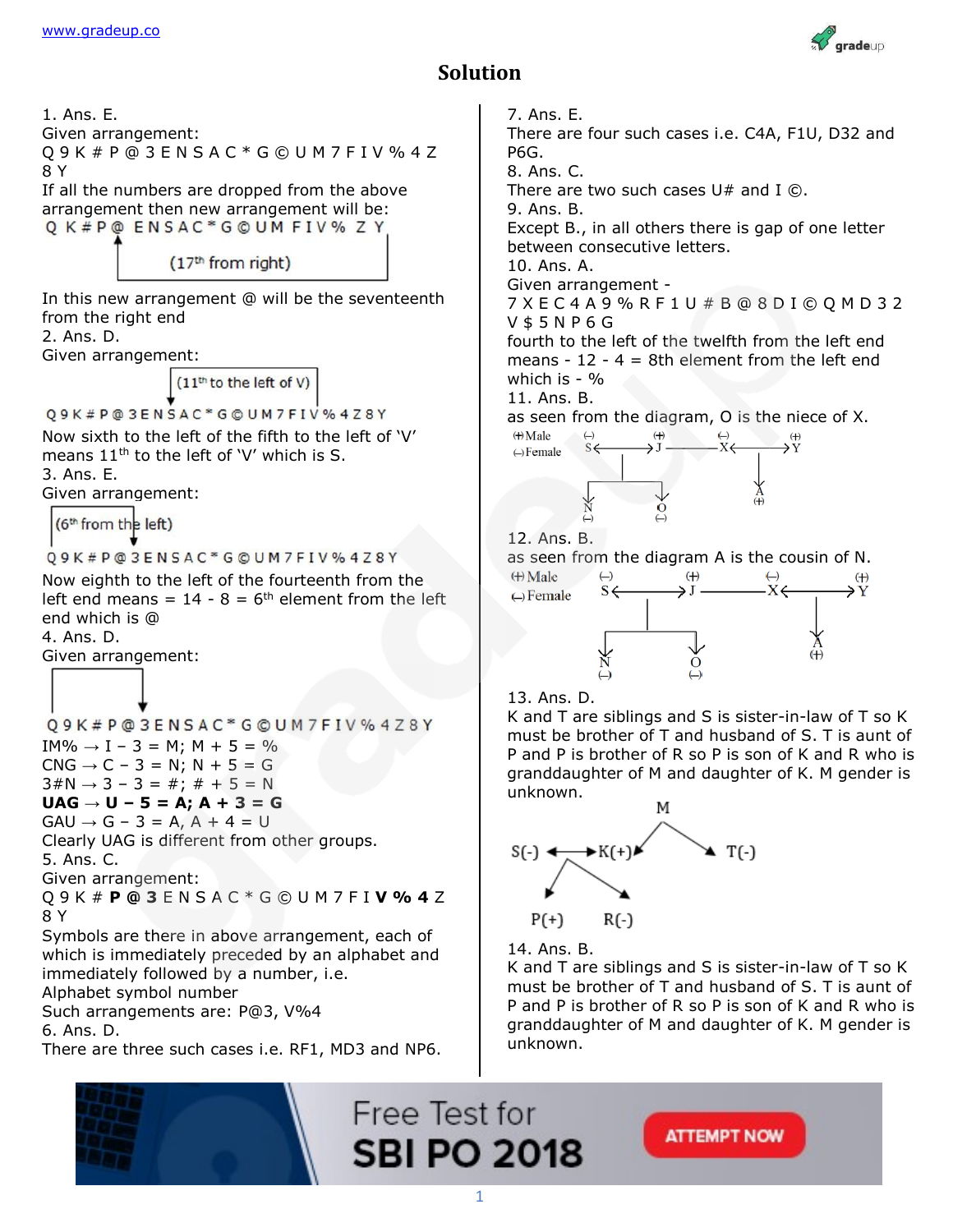





As per the conditions given, we can say that Anu and Heena are the grandparents. Bala and Chandra are their children and Chandra is married to Feni. Their children are Danny, Elex and Gopi. The males in the family are Heena, Chandra, Danny and Elex. The females are Anu, Bala, Feni and Gopi.



## 16. Ans. A.

As per the conditions given, we can say that Anu and Heena are the grandparents. Bala and Chandra are their children and Chandra is married to Feni. Their children are Danny, Elex and Gopi. The males in the family are Heena, Chandra, Danny and Elex. The females are Anu, Bala, Feni and Gopi.



## 17. Ans. D.

As per the conditions given, we can say that Anu and Heena are the grandparents. Bala and Chandra are their children and Chandra is married to Feni. Their children are Danny, Elex and Gopi. The males in the family are Heena, Chandra, Danny and Elex. The females are Anu, Bala, Feni and Gopi.



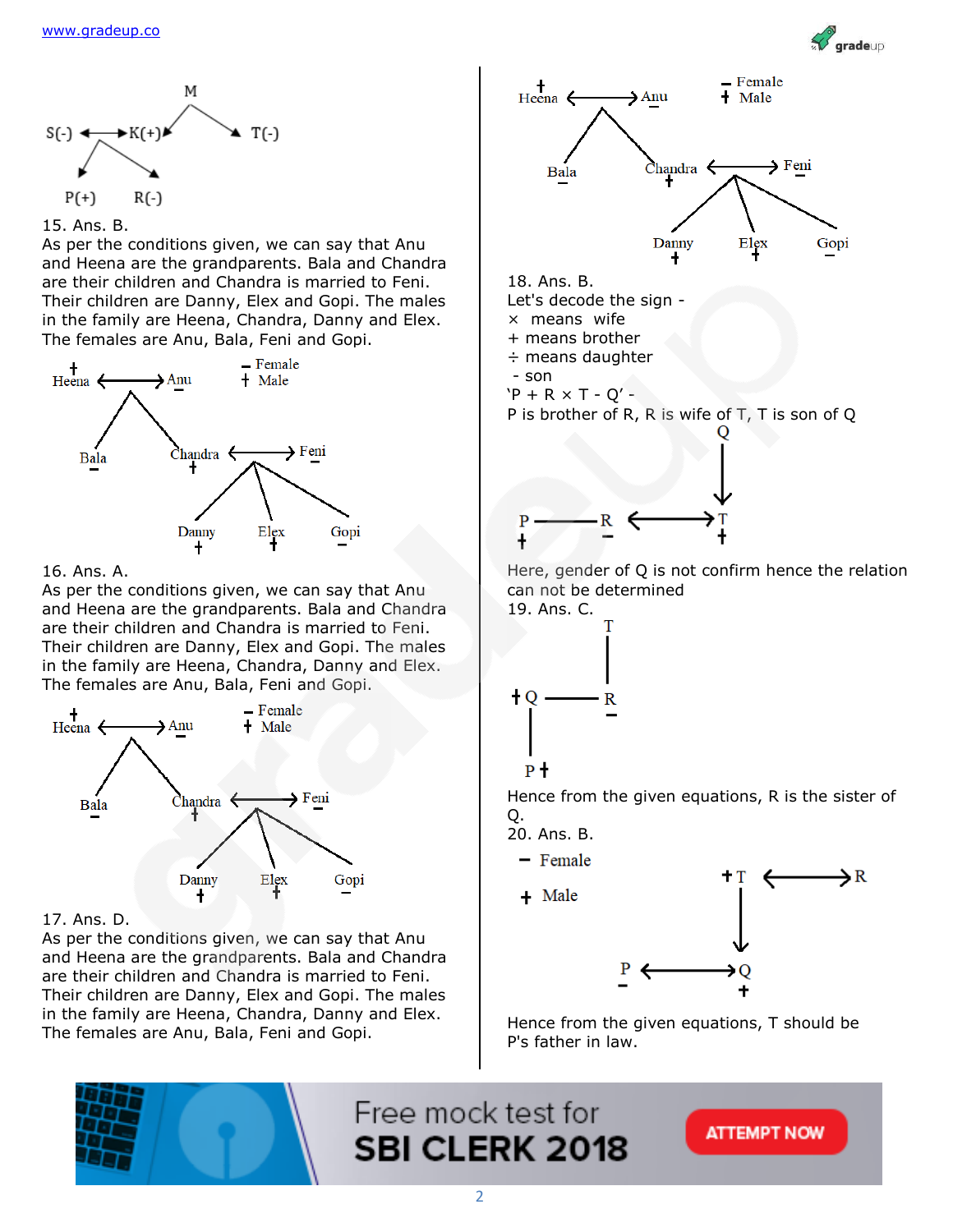



Mohan is in North- East direction of its final destination with respect to Ram's final destination.



Point N is in South direction with respect to R 26. Ans. B.



Shortest distance between point A and his office is 9 km.



As per the figure - We can clearly see that - If point G is 4km to the east of the point D, then point G is 7km to the north from point A. 28. Ans. A.



As per the figure - We can clearly see that - If Rahul goes 5km to the east from the office, then he is 7km towards South direction from point D. 29. Ans. C.



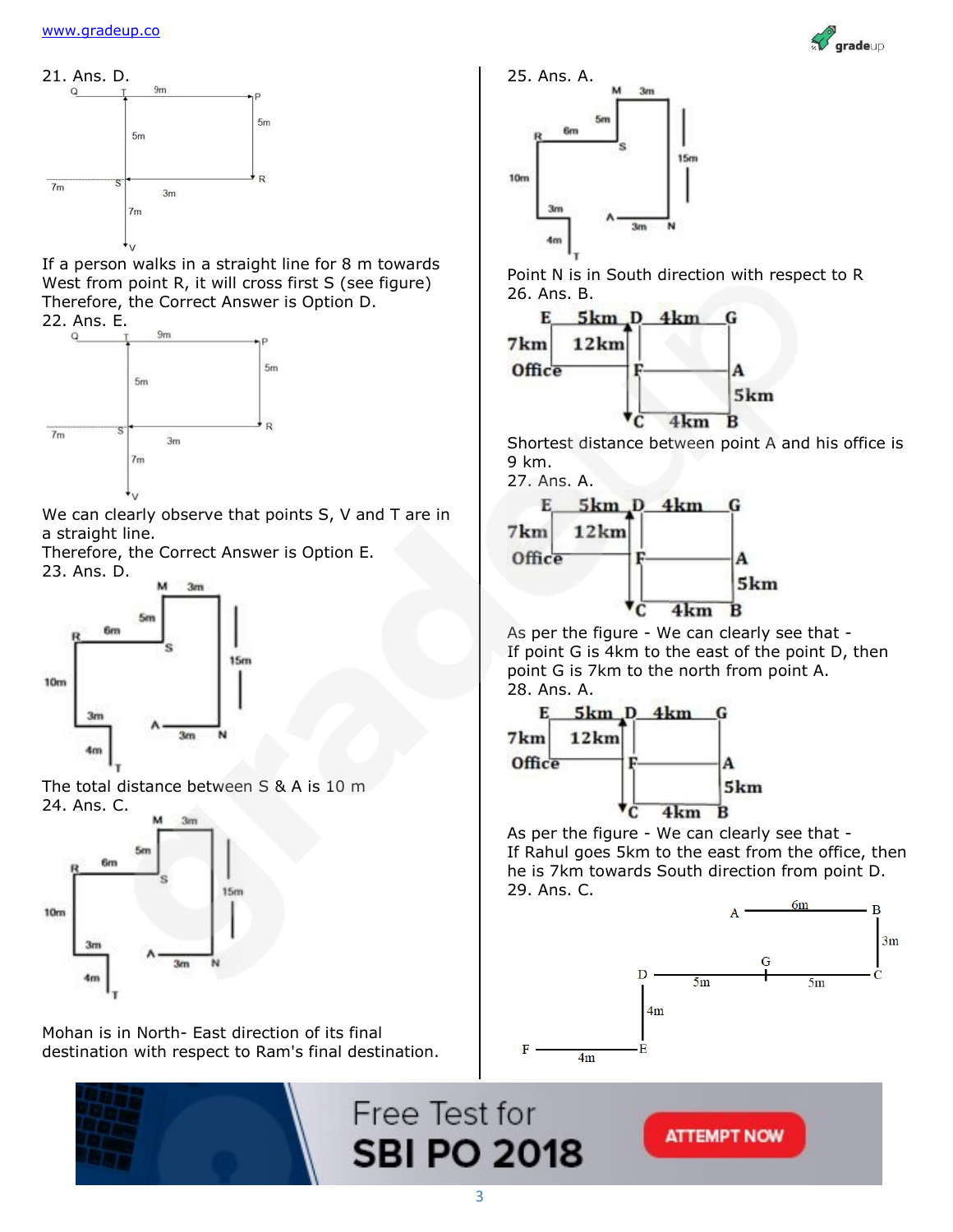COMPUTER 3 15 13 16 21 20 5 18



Case 1

Case 2

Case 1

38. Ans. A. 30. Ans. E. Suet  $FA = OF + OA (OF = DE and AO = BC) = 4 + 3 = 7$ 39. Ans. D. P is the tallest in the group. m The person who is at the left end is the tallest and F is 7m south of point A. the person who is at the right end is the shortest **Starting** person. North point • Only two persons are shorter to O. One person is  $6m$ West  $\xrightarrow{\text{East}}$ between M and O and M is taller to O.  $\frac{M}{(\text{rallest})}$   $\frac{O}{\text{rallest}}$   $\frac{O}{(\text{Short})}$ east • Q is taller to O so Q is either tallest or just taller  $E = 4m$ 31. Ans. C. to O.<br> $Q$   $M$ <br>(Tallest) From the given equations, we can conclude the position of C as  $(15+9)/2 = 12$ <sup>th</sup> from the left. Therefore 11 children are standing on the left hand of C while 6 children are standing on right hand of C. So total number of children =  $11+6+1 = 18$ (Tallest) 32. Ans. D. • One person is between Q and R. R is not the U is the lightest.. tallest.<br> $\underline{Q}$   $\underline{M}$   $\underline{R}$   $\underline{O}$   $\underline{R}$   $\underline{S}$  $T > P > R > S > Q > U$ 33. Ans. E. (Tallest) P is the second heaviest  $T > P > R > S > Q > U$ 34. Ans. C. Two people is lighter than S - Q, U  $T > P > R > S > Q > U$ 35. Ans. C. From this information their positions are in decreasing order- $A(400)$ >B>C>D>E>F(60) It is given D, E and F have average marks  $= 95$ So total marks=95  $\times$  3= 285 F got 60 marks so-D+E=285-60= 225 marks 36. Ans. C. From this information their positions are in decreasing order-A (400)>B>C>D>E>F (60) (Tallest) A+D+F=610 marks  $D=610-(A+F)$ D=610-460= 150 marks 37. Ans. D. person.

 $\underline{\frac{M}{(\text{Tallest})}}$   $\underline{\frac{Q}{Q}}$   $\underline{\frac{O}{Q}}$   $\underline{\frac{R}{(\text{Short})}}$ Case 2 • P is taller to N.<br> $Q \t M R \t 0 \t P \t N$ <br>(Tallact) Case 1 (Tallest)  $\underbrace{P \qquad M \ Q \qquad O \qquad R \qquad N}_{(Tallest)}$ Case 2 • We know that at least 2 persons are between P and N so Case 1 is rejected. Here is the final arrangement:<br>P M Q O R N Case 2 40. Ans. D. 3 persons are between M and N. The person who is at the left end is the tallest and the person who is at the right end is the shortest • Only two persons are shorter to O. One person is between M and O and M is taller to O.  $\frac{M}{(\text{rallest})}$   $\frac{O}{\text{r shortest}}$   $\frac{O}{(\text{Short})}$ 

 $-\frac{1}{(Short)}$ 

(Shorest)

• Q is taller to O so Q is either tallest or just taller to O.



**ATTEMPT NOW**